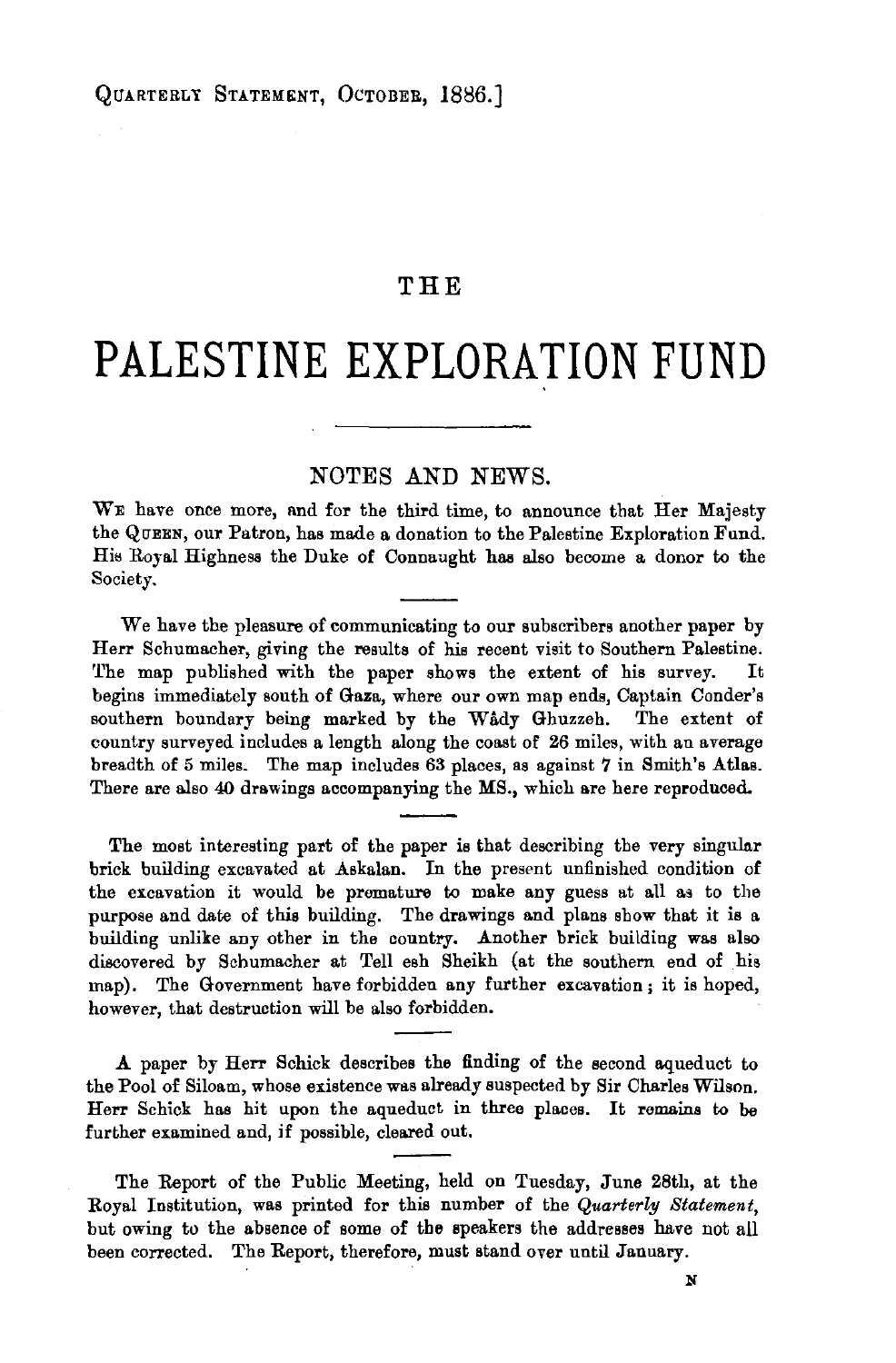Readers of Captain Conder's books will be pleased to hear that another will be produced by the Committee immediately. It is already printed and will be issued early in November, in the same form as his preceding works. A general account of its contents will be found on p. 164.

Another paper has just been received from Herr Schumacher on researches and antiquarian discoveries made in and about Haifa and Akka. This will appear in January.

The paper by Mr. H. G. Tomkins approaches the question of the site of Gath from an entirely new point of view. In the modern name Tell es Safi he finds preserved the name of one of the heroes of Gatb.

The French Dominican monks at Jerusalem have made some remarkable excavations on some land which they have lately acquired, about a furlong and a half outside the gate of Damascus. Six metres below the present level of the ground the workmen tame on some arches of considerable extent, the walls of which bad been very carefully built. At a short distance they found the basement of a chapel, before the entrance of which there was a tombstone covered with a long inscription, which, however, was stolen before any one thought of copying the inscription. About the middle of their property they found a large well-preserved mosaic, and upon the space all around' being cleared the bases and other remains of great pillars were discovered. This is supposed to be the site of the great basilica built in the fifth century in honour of St. Stephen, by Eudoxia, the wife of Arcadius, the first of the long line of Eastern Emperors. A still more remarkable discovery was made while digging the trench for the foundations of the boundary wall which the Dominicans wished to build; the ground gave way and one of the workmen disappeared. On clearing out the place they came upon a large and beautiful hall which had been cut out of the rock ; where the rock failed the gap was filled by admirable masonry. From two of the sides two large doorways led into two vaulted tombs, all of equal size. On each side of the vault there was a resting place for one coffin, and at the end opposite the eutrance places for two. At the farthest end of the great hall a passage led to another excavated vault, in which stood three great covered sarcophagi. It is suggested that these sarcophagi contain the remains of Helena Queen of Adiabene and her sons. The quantity of bones found in these chambers was very great. In the middle of the great hall, in a hollow specially prepared, a sort of long metsl box was found. It was adorned with representations of children holding garlands up on high. Unfortunately there was no inscription, nor anything which could furnish a clue to the period or the process of these sepulchral chambers.-*Globe, August 23rd*, 1886.

Another book on the City of David. This work is by the Rev. A. Bernstein, B.D. (Nisbet & Co.), and consists of information chiefly derived from Talmudic sources.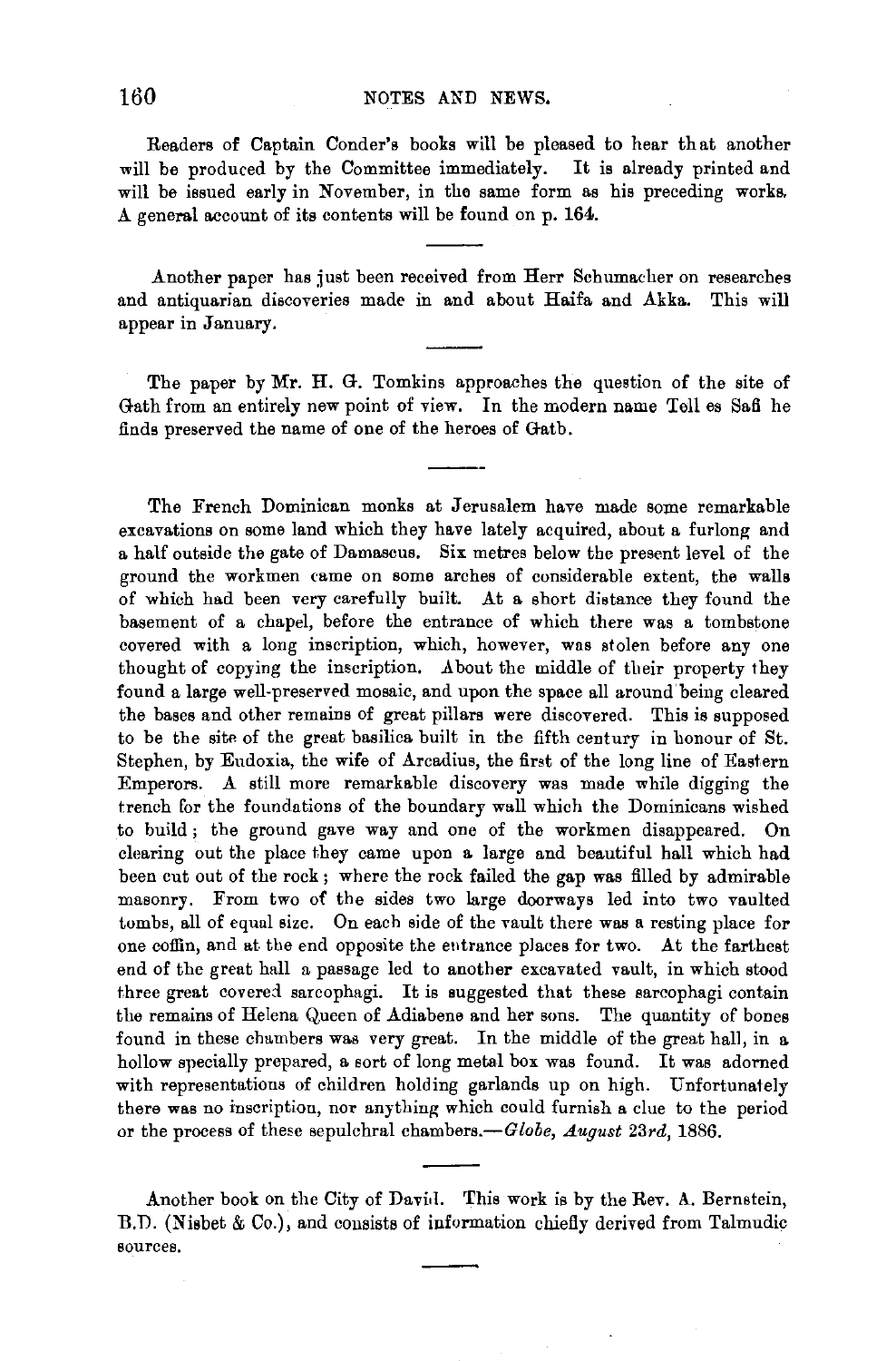Herr Hanauer wishes the following corrections to be made in his letter on Khurbet Orma which appeared in the *Quarterly Statement* of January, 1886 :-

- 1. **page 24, third line from bottom, should be** *נרמ***ה.**
- 2. **O.,J?** page 24, fifth line from bottom, should be **O.,IJ.**
- 3. "rain·heap," page 25, third line from bottom, should be "ruin-heap."

At the moment of going to press there has arrived at the office of the Fund a capital of white marble, an account of which will be prepared for the Society by Professor Hayter Lewis. At present all that can be said is that it is of the highest architectural interest. It can be seen at Adam Street, by any one who calls between 10 and 5, except on Saturday, when the office closes at 2 P.M.

The following new members have joined the General Committee :---

Bishop of Salisbury.

Rev. W. Alien, Vicar of St. James's, Bermondsey.

Rev. Dr. Cunningham Geikie, Author of the "Life of Christ," "Houra with the Bible," &c.

Mr. J. W. Pease, M.P.

Mr. Francis Galton, F.R.S., President of the Anthropological Society.

Mr. Lawrence Gomme, Hon. Sec. of the Folk-Lore Society.

Mr. Guy le Strange.

The "Memoir of Twenty-one Years' Work" has quite run through its first edition of 1,500 copies, of which about 1,000 were asked for by subscribers, a hundred sent to the Press, and the rest were sold by the publishers. The new edition is now ready, with the correction of certain press errors. Those subscribers who have not yet asked for the book are reminded that it is ready for them.

Subscribers are requested to note that the financial year ends on December 31st, and are earnestly invited to forward their subscriptions for the current year before that date, and without waiting to be reminded. The Clerical Staff of the Society is kept as small as possible, and subscribers will bear in mind that they themselves can help to keep down expenses by sending their subscriptions without being called upon to do so.

The Palestine Pilgrims' Text Society has recently issued the "Mukadessy," translated and annotated by Mr. Guy Le Strange. The tracts already issued by the Society are-

- 1. Antoninus. I Translated by Aubrey Stewart, and annotated by Sir
- 2. Sancta Paula. Charles Wilson.
- 3. Procopius. Translated by Aubrey Stewart, and annotated by Sir Charles Wilson and Professor Hayter Lewis.
- 4. El Mukadessy. Translated by Guy Le Strange, and annotated by Sir Charles Wilson and the translator.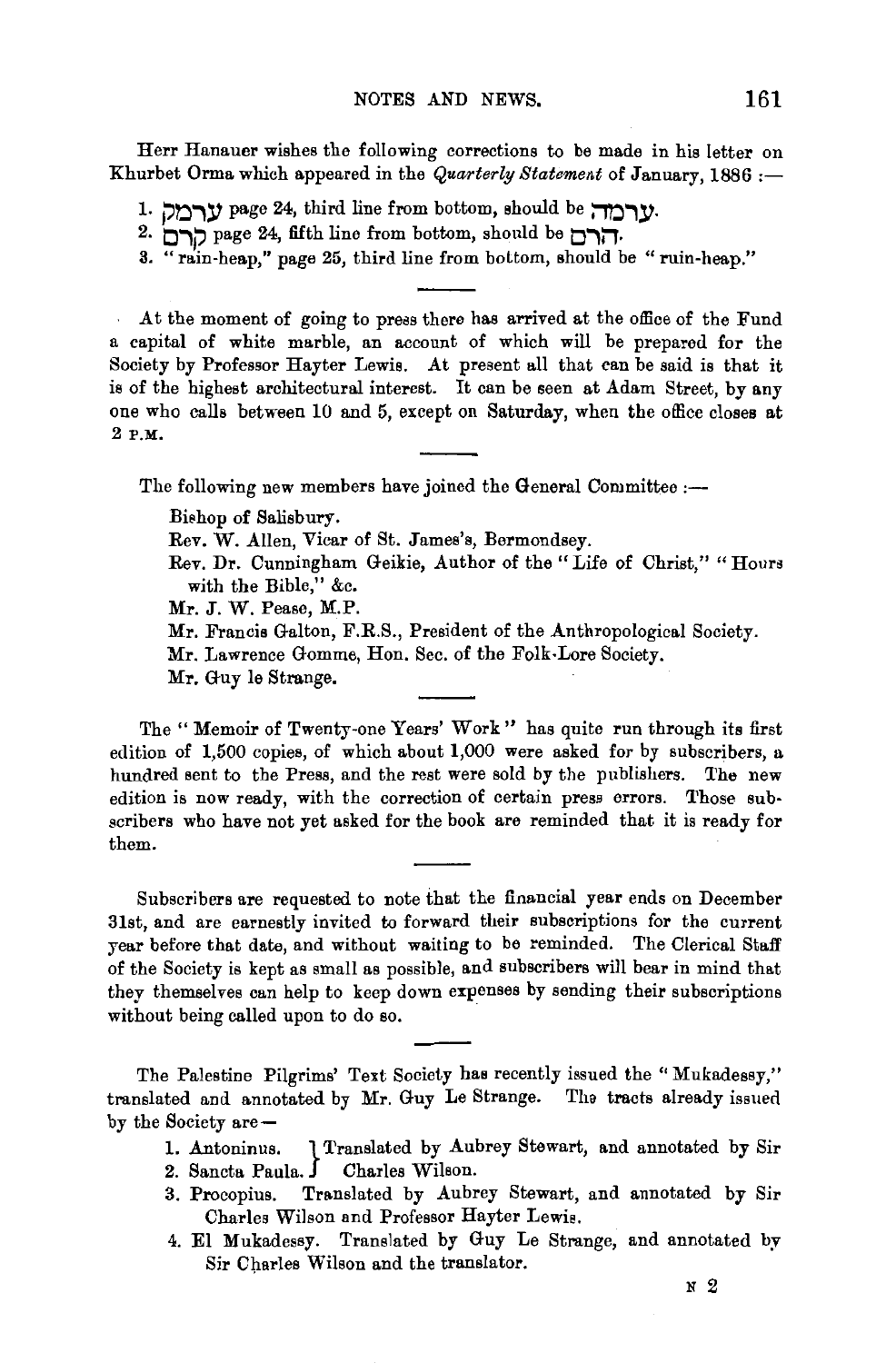In the Press are-

- 5. The Bordeaux Pilgrim.
- 6. The Norman French Description of Jerusalem. By Captain Conder and Waiter Besant.
- 7. The Journey of the Abbot Daniel. Translation revised by Herr Khitrovo, of the St. Petersburg Exploration Society.

The subscription to the Society is One Guinea. The Palestine Fund lends its offices, and the management expenses are nothing but postage and a little clerk's work. As many publications are annually issued as the funds will allow. The Director is Sir CHARLES WILSON, and the Hon. Sec. is Mr. WALTER BESANT. The present number of members is only 75.

The Committee for conducting the Inquiry have not made any progress during the summer, but a report will be ready for next number of the *Quarterlg Statement.* 

The income of the Society, from May 31st, 1886, to October 8th, 1886, in· elusive, was-from subscriptions and donations, £406 9s. *7d.;* from all sources, £470 6s. 7d. The expenditure during the same period was £318 17s. 1d. On October 8th the balance in the Banks was £270 12s. lOd.

It is suggested to subscribers that the safest and most convenient manner of paying subscriptions is through their Bank. Many subscribers have adopted this method, which removes the danger of loss or miscarriage, and renders un· necessary the acknowledgment by official receipt and letter.

Subscribers who do not receive the *Quarterlg Statement* regularly, are asked to send a note to the Secretary. Great care is taken to forward each number to all who are entitled to receive it, but changes of address and other causes give rise occasionally to omissions.

While desiring to give every publicity to proposed identifications and other theories advanced by officers of the Fund and contributors to the pages of the *Quarterlg Statement,* the Committee wish it to be distinctly understood that by publishing them in the *Quarterly Statement* they neither sanction nor adopt them.